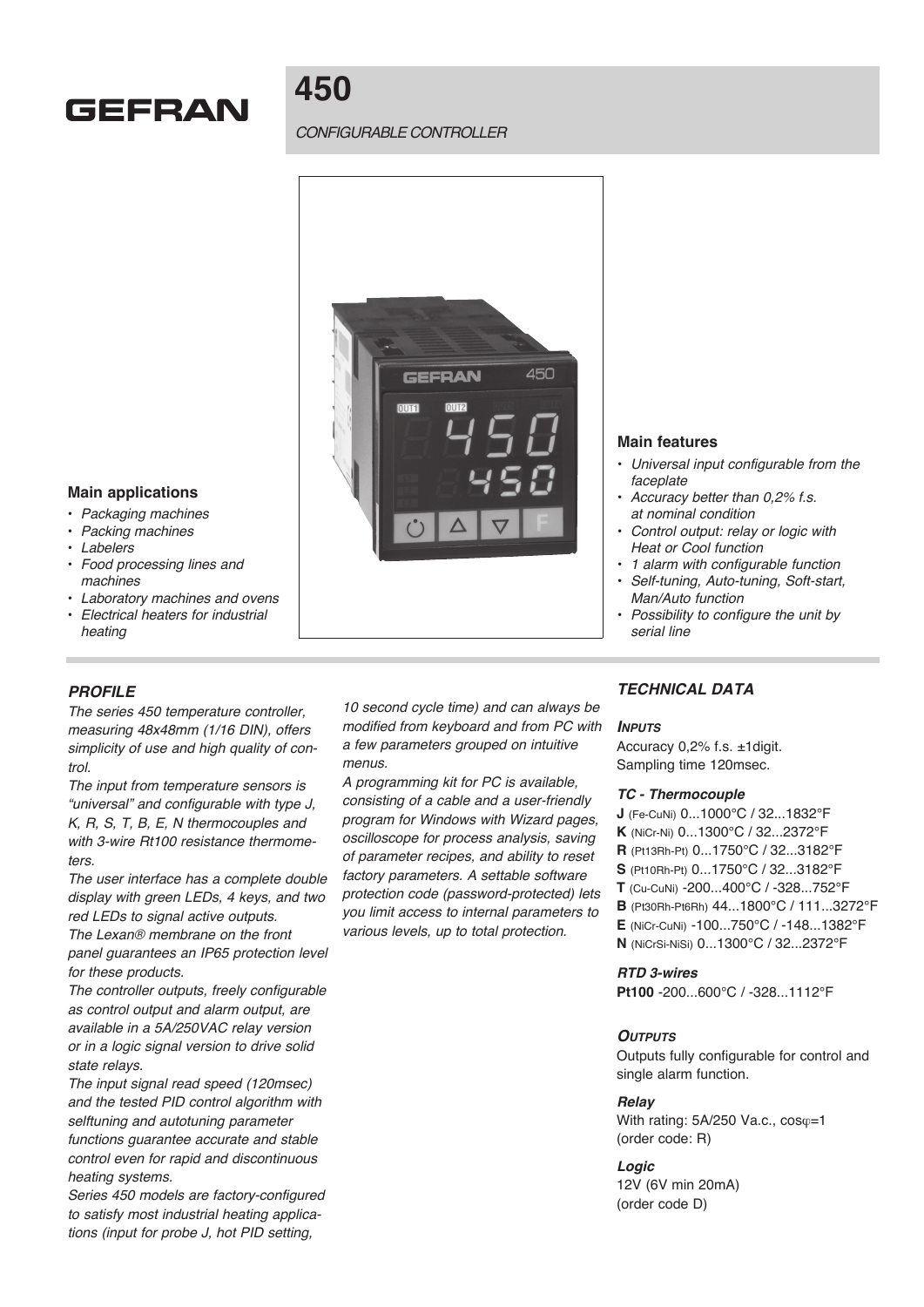## *Power Supply*

(Standard) 100...240 V a.c. ±10% (Optional) 11...27 V a.c./d.c. ±10% 50/60Hz, max. 10VA

## *Ambient Condition*

**Working temperature range**: 0...50°C **Storage temperature range**: -20...70°C **Humidity**: 20...85%Ur non condensing

### *Control*

On/Off, P, PD, PID either for heating or cooling, with parameters configurable from the faceplate.

Cooling setpoint relative to heating setpoint.

- Manual reset -999...999 digit
- Power reset -100,0...100,0%
- Cycle time 0...200sec
- Soft-start 0,0...500,0 min

For each action:

- Proportional band 0,0...999,9% f.s.
- Integral time 0,0...99,99 min
- Derivative time 0,0...99,99 min
- Max power limit 0,0...100,0%

## *Alarms*

• 1 alarm with setpoint settable at absolute, deviation, symmetrical deviation value compared to setpoint with direct or inverse function.

- The alarm point may be set anywhere within the configured scale.
- LBA (Loop Break Alarm) function alarm
- Alarm Hysteresis configurable

## *Weight*

210g complete version

## *FACEPLATE DESCRIPTION*

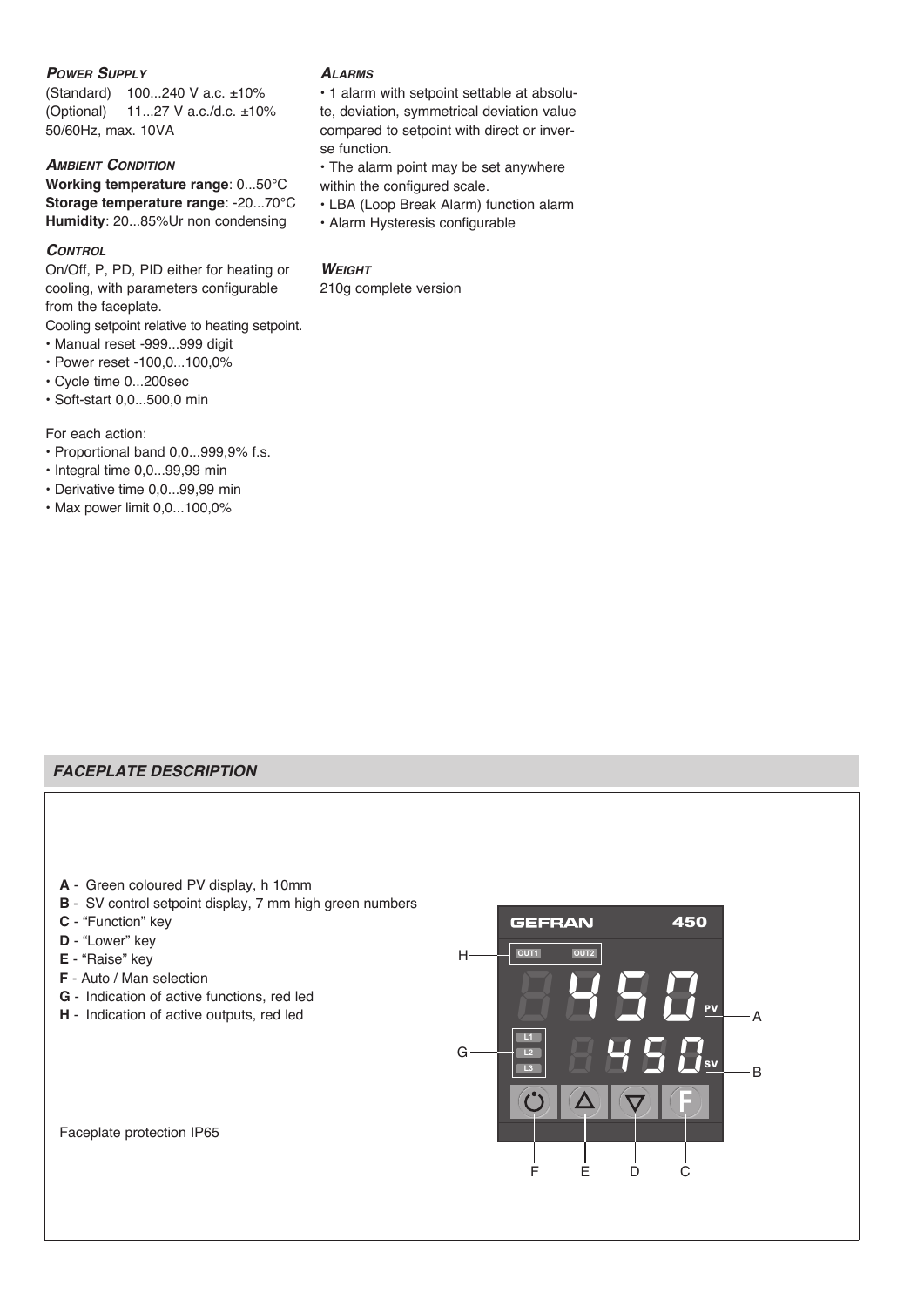# *DIMENSIONS AND CUT-OUT*



## *CONNECTION DIAGRAM*